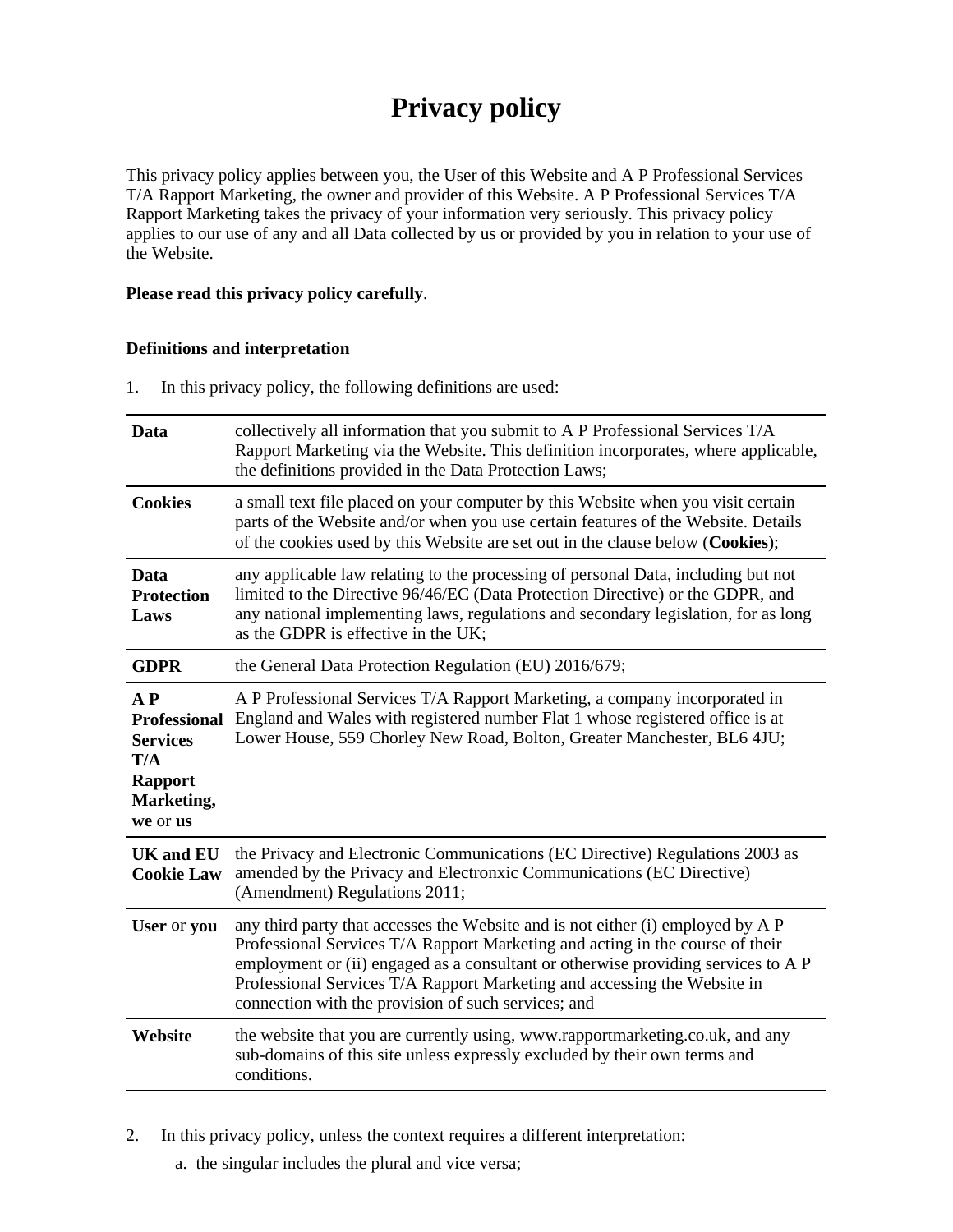- b. references to sub-clauses, clauses, schedules or appendices are to sub-clauses, clauses, schedules or appendices of this privacy policy;
- c. a reference to a person includes firms, companies, government entities, trusts and partnerships;
- d. "including" is understood to mean "including without limitation";
- e. reference to any statutory provision includes any modification or amendment of it;
- f. the headings and sub-headings do not form part of this privacy policy.

#### **Scope of this privacy policy**

- 3. This privacy policy applies only to the actions of A P Professional Services T/A Rapport Marketing and Users with respect to this Website. It does not extend to any websites that can be accessed from this Website including, but not limited to, any links we may provide to social media websites.
- 4. For purposes of the applicable Data Protection Laws, A P Professional Services T/A Rapport Marketing is the "data controller". This means that A P Professional Services T/A Rapport Marketing determines the purposes for which, and the manner in which, your Data is processed.

#### **Data collected**

- 5. We may collect the following Data, which includes personal Data, from you:
	- a. name;
	- b. job title;
	- c. contact Information such as email addresses and telephone numbers;
	- d. demographic information such as postcode, preferences and interests; in each case, in accordance with this privacy policy.

#### **How we collect Data**

- 6. We collect Data in the following ways:
	- a. data is given to us by you; and
	- b. data is collected automatically.

#### **Data that is given to us by you**

- 7. A P Professional Services T/A Rapport Marketing will collect your Data in a number of ways, for example:
	- a. when you contact us through the Website, by telephone, post, e-mail or through any other means;
	- b. when you complete surveys that we use for research purposes (although you are not obliged to respond to them);
	- c. when you enter a competition or promotion through a social media channel;
	- d. when you elect to receive marketing communications from us;
	- e. when you use our services;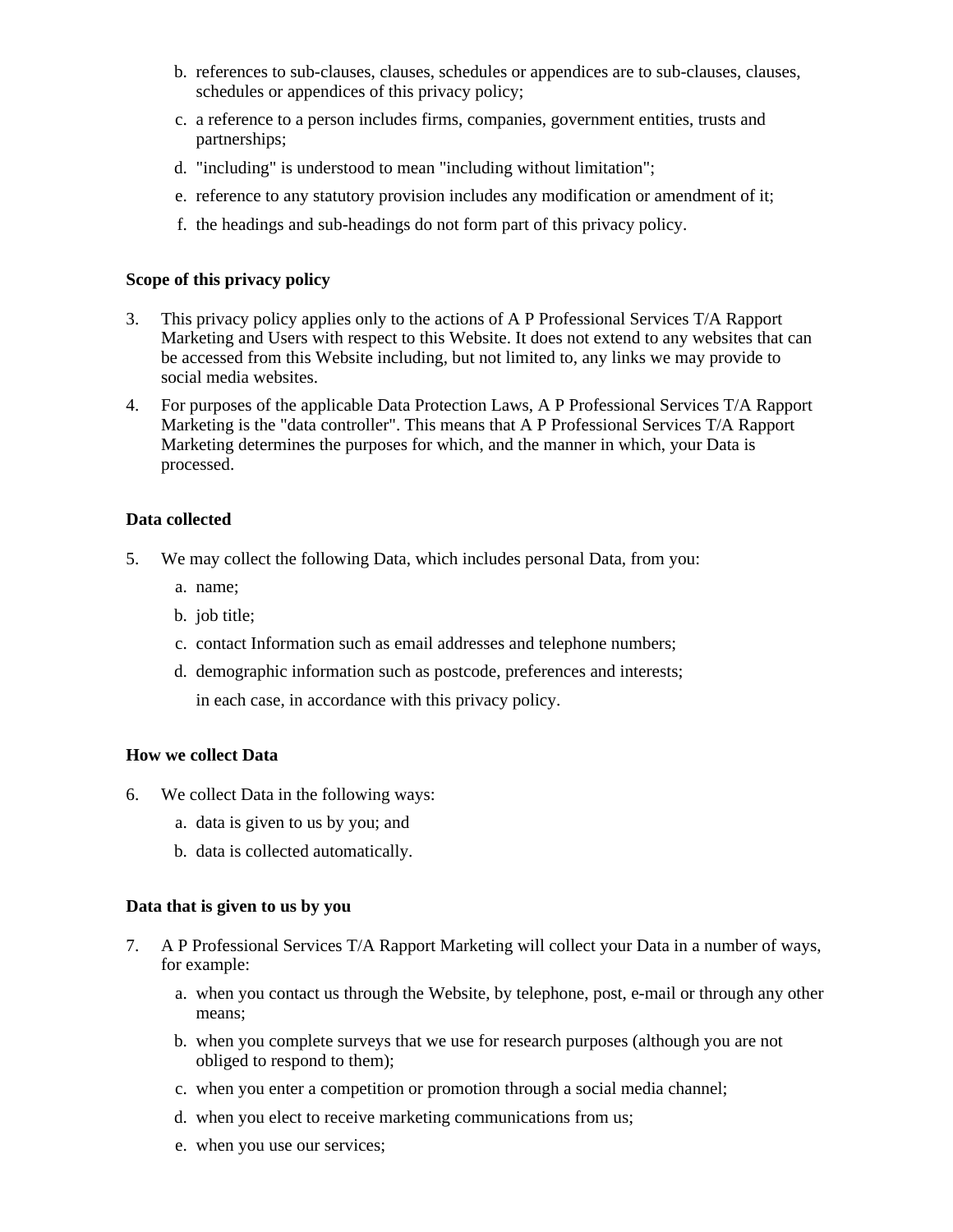in each case, in accordance with this privacy policy.

## **Data that is collected automatically**

- 8. To the extent that you access the Website, we will collect your Data automatically, for example:
	- a. we automatically collect some information about your visit to the Website. This information helps us to make improvements to Website content and navigation, and includes your IP address, the date, times and frequency with which you access the Website and the way you use and interact with its content.
	- b. we will collect your Data automatically via cookies, in line with the cookie settings on your browser. For more information about cookies, and how we use them on the Website, see the section below, headed "Cookies".

## **Our use of Data**

- 9. Any or all of the above Data may be required by us from time to time in order to provide you with the best possible service and experience when using our Website. Specifically, Data may be used by us for the following reasons:
	- a. internal record keeping;
	- b. improvement of our products / services;
	- c. transmission by email of marketing materials that may be of interest to you;
	- d. contact for market research purposes which may be done using email, telephone, fax or mail. Such information may be used to customise or update the Website;

in each case, in accordance with this privacy policy.

- 10. We may use your Data for the above purposes if we deem it necessary to do so for our legitimate interests. If you are not satisfied with this, you have the right to object in certain circumstances (see the section headed "Your rights" below).
- 11. For the delivery of direct marketing to you via e-mail, we'll need your consent, whether via an opt-in or soft-opt-in:
	- a. soft opt-in consent is a specific type of consent which applies when you have previously engaged with us (for example, you contact us to ask us for more details about a particular product/service, and we are marketing similar products/services). Under "soft opt-in" consent, we will take your consent as given unless you opt-out.
	- b. for other types of e-marketing, we are required to obtain your explicit consent; that is, you need to take positive and affirmative action when consenting by, for example, checking a tick box that we'll provide.
	- c. if you are not satisfied about our approach to marketing, you have the right to withdraw consent at any time. To find out how to withdraw your consent, see the section headed "Your rights" below.
- 12. We may use your Data to show you A P Professional Services T/A Rapport Marketing adverts and other content on other websites. If you do not want us to use your data to show you A P Professional Services T/A Rapport Marketing adverts and other content on other websites, please turn off the relevant cookies (please refer to the section headed "Cookies" below).

# **Keeping Data secure**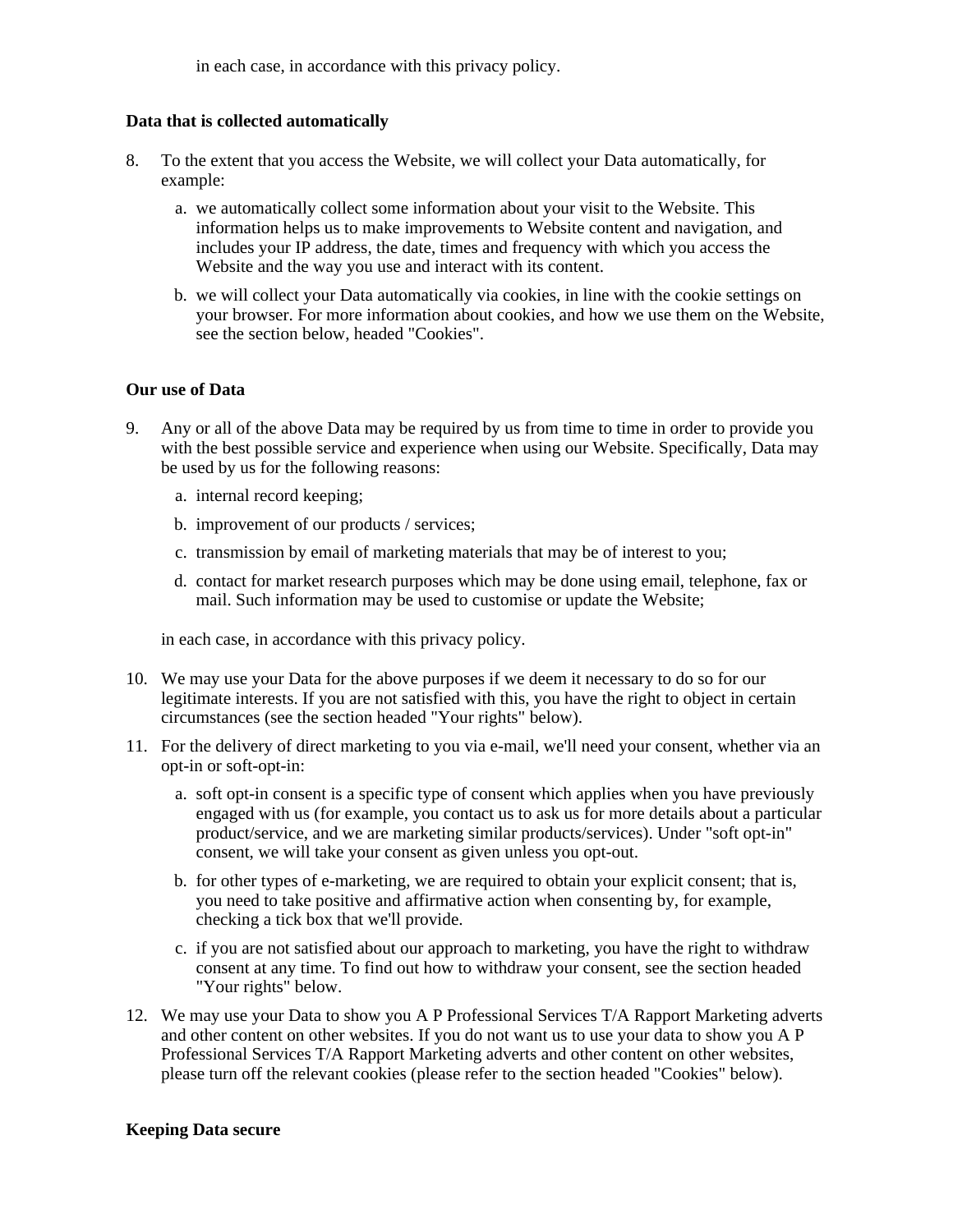- 13. We will use technical and organisational measures to safeguard your Data, for example:
	- a. access to your account is controlled by a password and a user name that is unique to you.
	- b. we store your Data on secure servers.
- 14. Technical and organisational measures include measures to deal with any suspected data breach. If you suspect any misuse or loss or unauthorised access to your Data, please let us know immediately by contacting us via this e-mail address: ann.prax@rapportmarketing.co.uk.
- 15. If you want detailed information from Get Safe Online on how to protect your information and your computers and devices against fraud, identity theft, viruses and many other online problems, please visit www.getsafeonline.org. Get Safe Online is supported by HM Government and leading businesses.

#### **Data retention**

- 16. Unless a longer retention period is required or permitted by law, we will only hold your Data on our systems for the period necessary to fulfil the purposes outlined in this privacy policy or until you request that the Data be deleted.
- 17. Even if we delete your Data, it may persist on backup or archival media for legal, tax or regulatory purposes.

#### **Your rights**

- 18. You have the following rights in relation to your Data:
	- a. **Right to access** the right to request (i) copies of the information we hold about you at any time, or (ii) that we modify, update or delete such information. If we provide you with access to the information we hold about you, we will not charge you for this, unless your request is "manifestly unfounded or excessive." Where we are legally permitted to do so, we may refuse your request. If we refuse your request, we will tell you the reasons why.
	- b. **Right to correct** the right to have your Data rectified if it is inaccurate or incomplete.
	- c. **Right to erase** the right to request that we delete or remove your Data from our systems.
	- d. **Right to restrict our use of your Data** the right to "block" us from using your Data or limit the way in which we can use it.
	- e. **Right to data portability** the right to request that we move, copy or transfer your Data.
	- f. **Right to object** the right to object to our use of your Data including where we use it for our legitimate interests.
- 19. To make enquiries, exercise any of your rights set out above, or withdraw your consent to the processing of your Data (where consent is our legal basis for processing your Data), please contact us via this e-mail address: ann.prax@rapportmarketing.co.uk.
- 20. If you are not satisfied with the way a complaint you make in relation to your Data is handled by us, you may be able to refer your complaint to the relevant data protection authority. For the UK, this is the Information Commissioner's Office (ICO). The ICO's contact details can be found on their website at https://ico.org.uk/.
- 21. It is important that the Data we hold about you is accurate and current. Please keep us informed if your Data changes during the period for which we hold it.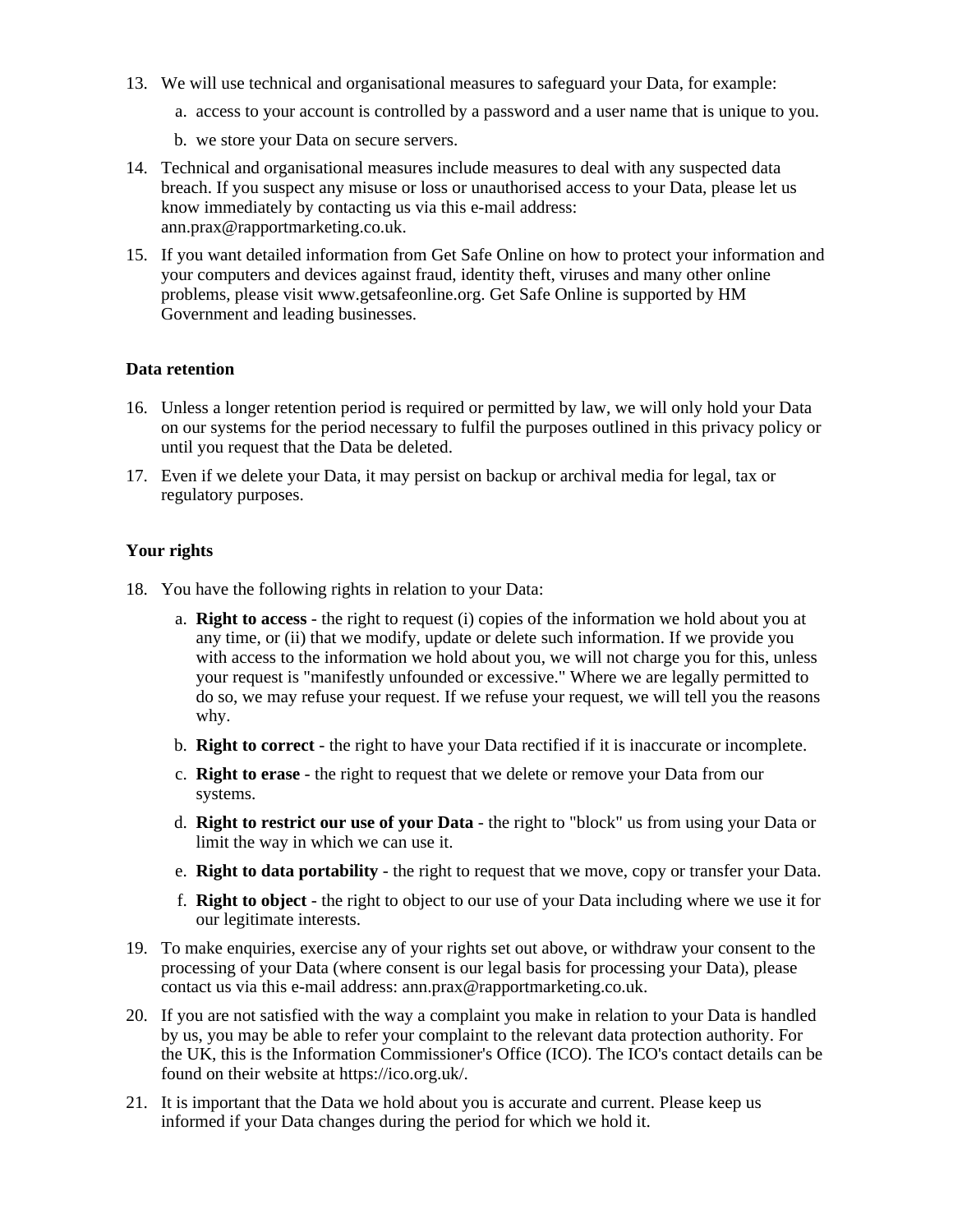#### **Links to other websites**

22. This Website may, from time to time, provide links to other websites. We have no control over such websites and are not responsible for the content of these websites. This privacy policy does not extend to your use of such websites. You are advised to read the privacy policy or statement of other websites prior to using them.

# **Changes of business ownership and control**

- 23. A P Professional Services T/A Rapport Marketing may, from time to time, expand or reduce our business and this may involve the sale and/or the transfer of control of all or part of A P Professional Services T/A Rapport Marketing. Data provided by Users will, where it is relevant to any part of our business so transferred, be transferred along with that part and the new owner or newly controlling party will, under the terms of this privacy policy, be permitted to use the Data for the purposes for which it was originally supplied to us.
- 24. We may also disclose Data to a prospective purchaser of our business or any part of it.
- 25. In the above instances, we will take steps with the aim of ensuring your privacy is protected.

## **Cookies**

- 26. This Website may place and access certain Cookies on your computer. A P Professional Services T/A Rapport Marketing uses Cookies to improve your experience of using the Website. A P Professional Services T/A Rapport Marketing has carefully chosen these Cookies and has taken steps to ensure that your privacy is protected and respected at all times.
- 27. All Cookies used by this Website are used in accordance with current UK and EU Cookie Law.
- 28. Before the Website places Cookies on your computer, you will be presented with a message bar requesting your consent to set those Cookies. By giving your consent to the placing of Cookies, you are enabling A P Professional Services T/A Rapport Marketing to provide a better experience and service to you. You may, if you wish, deny consent to the placing of Cookies; however certain features of the Website may not function fully or as intended.

| <b>Type of Cookie</b>             | <b>Purpose</b>                                                                                                                                                                                                                                                                        |
|-----------------------------------|---------------------------------------------------------------------------------------------------------------------------------------------------------------------------------------------------------------------------------------------------------------------------------------|
| Strictly necessary cookies        | These are cookies that are required for the operation of our<br>website. They include, for example, cookies that enable you to<br>log into secure areas of our website, use a shopping cart or<br>make use of e-billing services.                                                     |
| Analytical/performance<br>cookies | They allow us to recognise and count the number of visitors and<br>to see how visitors move around our website when they are<br>using it. This helps us to improve the way our website works,<br>for example, by ensuring that users are finding what they are<br>looking for easily. |
| Functionality cookies             | These are used to recognise you when you return to our website.<br>This enables us to personalise our content for you, greet you by<br>name and remember your preferences (for example, your choice<br>of language or region).                                                        |
| Targeting cookies                 | These cookies record your visit to our website, the pages you<br>have visited and the links you have followed. We will use this<br>information to make our website and the advertising displayed                                                                                      |

29. This Website may place the following Cookies: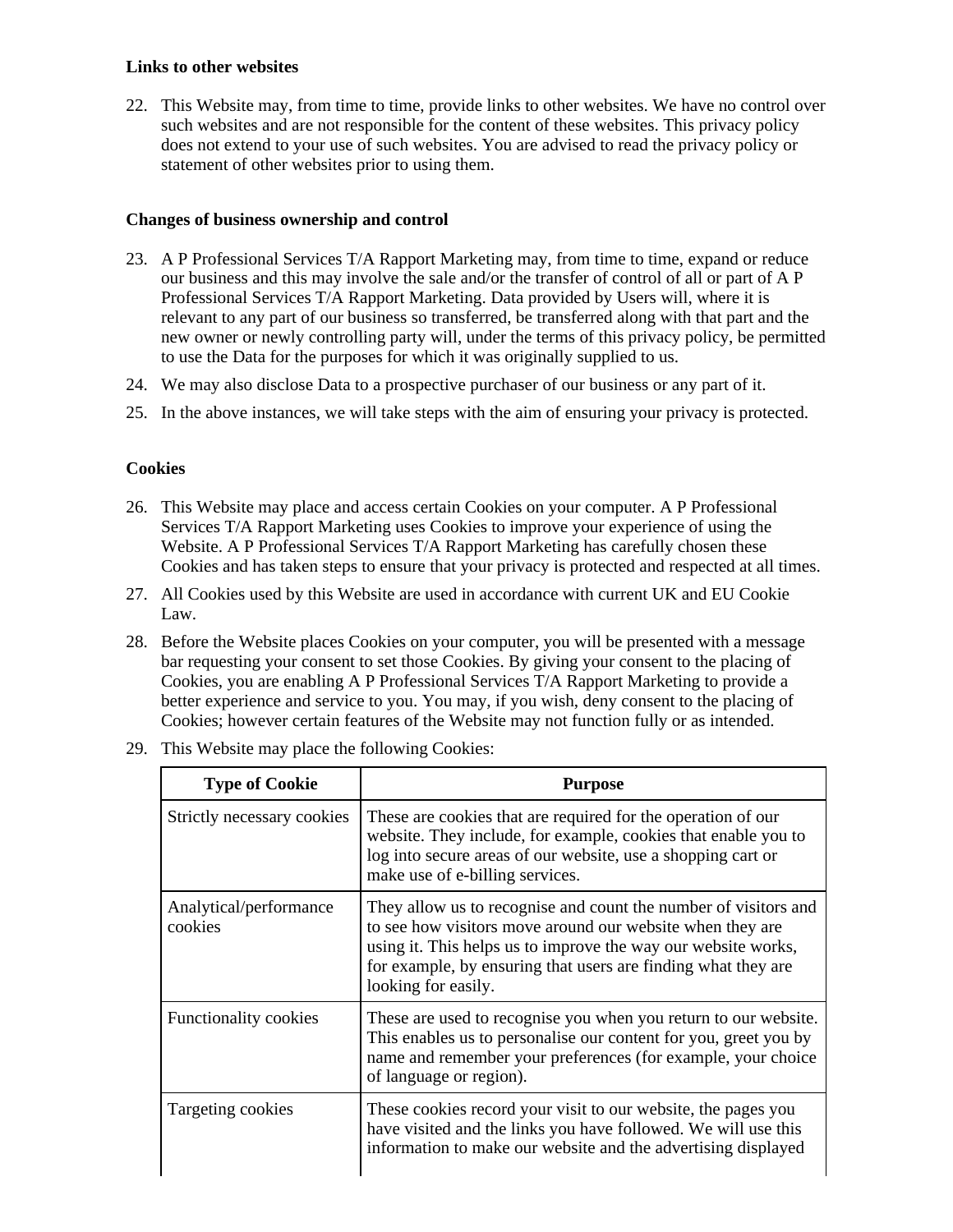- 30. You can find a list of Cookies that we use in the Cookies Schedule.
- 31. You can choose to enable or disable Cookies in your internet browser. By default, most internet browsers accept Cookies but this can be changed. For further details, please consult the help menu in your internet browser.
- 32. You can choose to delete Cookies at any time; however you may lose any information that enables you to access the Website more quickly and efficiently including, but not limited to, personalisation settings.
- 33. It is recommended that you ensure that your internet browser is up-to-date and that you consult the help and guidance provided by the developer of your internet browser if you are unsure about adjusting your privacy settings.
- 34. For more information generally on cookies, including how to disable them, please refer to aboutcookies.org. You will also find details on how to delete cookies from your computer.

## **General**

- 35. You may not transfer any of your rights under this privacy policy to any other person. We may transfer our rights under this privacy policy where we reasonably believe your rights will not be affected.
- 36. If any court or competent authority finds that any provision of this privacy policy (or part of any provision) is invalid, illegal or unenforceable, that provision or part-provision will, to the extent required, be deemed to be deleted, and the validity and enforceability of the other provisions of this privacy policy will not be affected.
- 37. Unless otherwise agreed, no delay, act or omission by a party in exercising any right or remedy will be deemed a waiver of that, or any other, right or remedy.
- 38. This Agreement will be governed by and interpreted according to the law of England and Wales. All disputes arising under the Agreement will be subject to the exclusive jurisdiction of the English and Welsh courts.

#### **Changes to this privacy policy**

39. A P Professional Services T/A Rapport Marketing reserves the right to change this privacy policy as we may deem necessary from time to time or as may be required by law. Any changes will be immediately posted on the Website and you are deemed to have accepted the terms of the privacy policy on your first use of the Website following the alterations.

You may contact A P Professional Services T/A Rapport Marketing by email at ann.prax@rapportmarketing.co.uk.

#### **Attribution**

40. This privacy policy was created using a document from [Rocket Lawyer](https://www.rocketlawyer.co.uk/) (https://www.rocketlawyer.co.uk).

#### **30 May 2018**